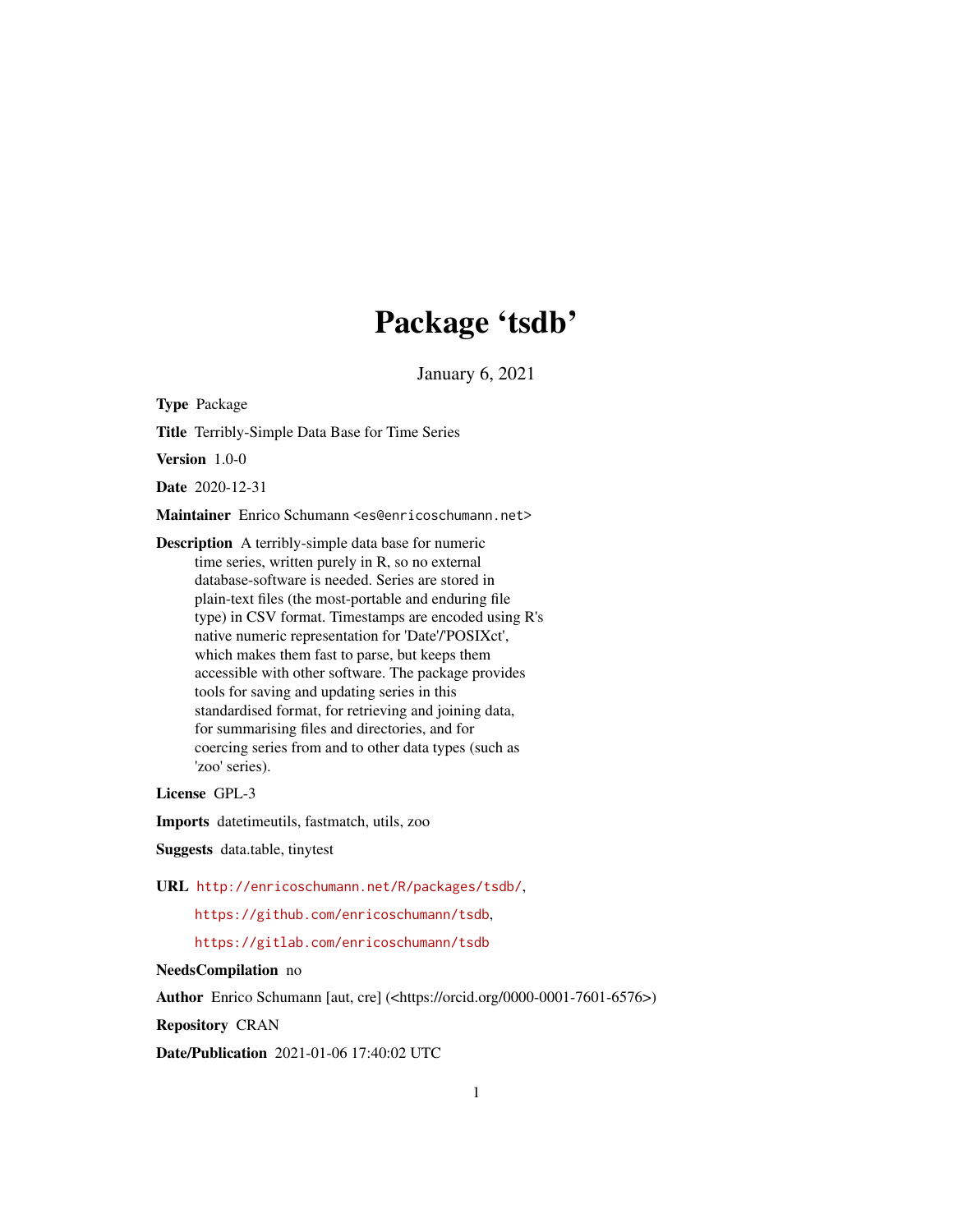### <span id="page-1-0"></span>R topics documented:

| Index |  |  |  |  |  |  |  |  |  |  |  |  |  |  |  |  |  |  |  |
|-------|--|--|--|--|--|--|--|--|--|--|--|--|--|--|--|--|--|--|--|
|       |  |  |  |  |  |  |  |  |  |  |  |  |  |  |  |  |  |  |  |
|       |  |  |  |  |  |  |  |  |  |  |  |  |  |  |  |  |  |  |  |
|       |  |  |  |  |  |  |  |  |  |  |  |  |  |  |  |  |  |  |  |
|       |  |  |  |  |  |  |  |  |  |  |  |  |  |  |  |  |  |  |  |
|       |  |  |  |  |  |  |  |  |  |  |  |  |  |  |  |  |  |  |  |
|       |  |  |  |  |  |  |  |  |  |  |  |  |  |  |  |  |  |  |  |
|       |  |  |  |  |  |  |  |  |  |  |  |  |  |  |  |  |  |  |  |

tsdb-package *Terribly-Simple Database for Time Series*

#### Description

A terribly-simple data base for numeric time series, written purely in R, so no external databasesoftware is needed. Series are stored in plain-text files (the most-portable and enduring file type) in CSV format; timestamps are encoded using R's native numeric representation for [Date](#page-0-0)/[POSIXct](#page-0-0), which makes them fast to parse, but keeps them accessible with other software. The package provides tools for saving and updating series in this standardised format, for retrieving and joining data, for summarising files and directories, and for coercing series from and to other data types (such as 'zoo' series).

#### Details

See the functions [ts\\_table](#page-6-1) and [as.ts\\_table](#page-2-1) for creating a [ts\\_table](#page-6-1).

See [write\\_ts\\_table](#page-8-1) and [read\\_ts\\_tables](#page-4-1) for storing and loading a [ts\\_table](#page-6-1) (or several).

For getting started, see the tutorial at [https://gitlab.com/enricoschumann/tsdb/blob/master/](https://gitlab.com/enricoschumann/tsdb/blob/master/README.org) [README.org](https://gitlab.com/enricoschumann/tsdb/blob/master/README.org) or <https://github.com/enricoschumann/tsdb/blob/master/README.org> .

#### Author(s)

Enrico Schumann

#### See Also

[ts\\_table](#page-6-1) and [as.ts\\_table](#page-2-1) for creating a [ts\\_table](#page-6-1)

[write\\_ts\\_table](#page-8-1) and [read\\_ts\\_tables](#page-4-1) for storing and loading a [ts\\_table](#page-6-1)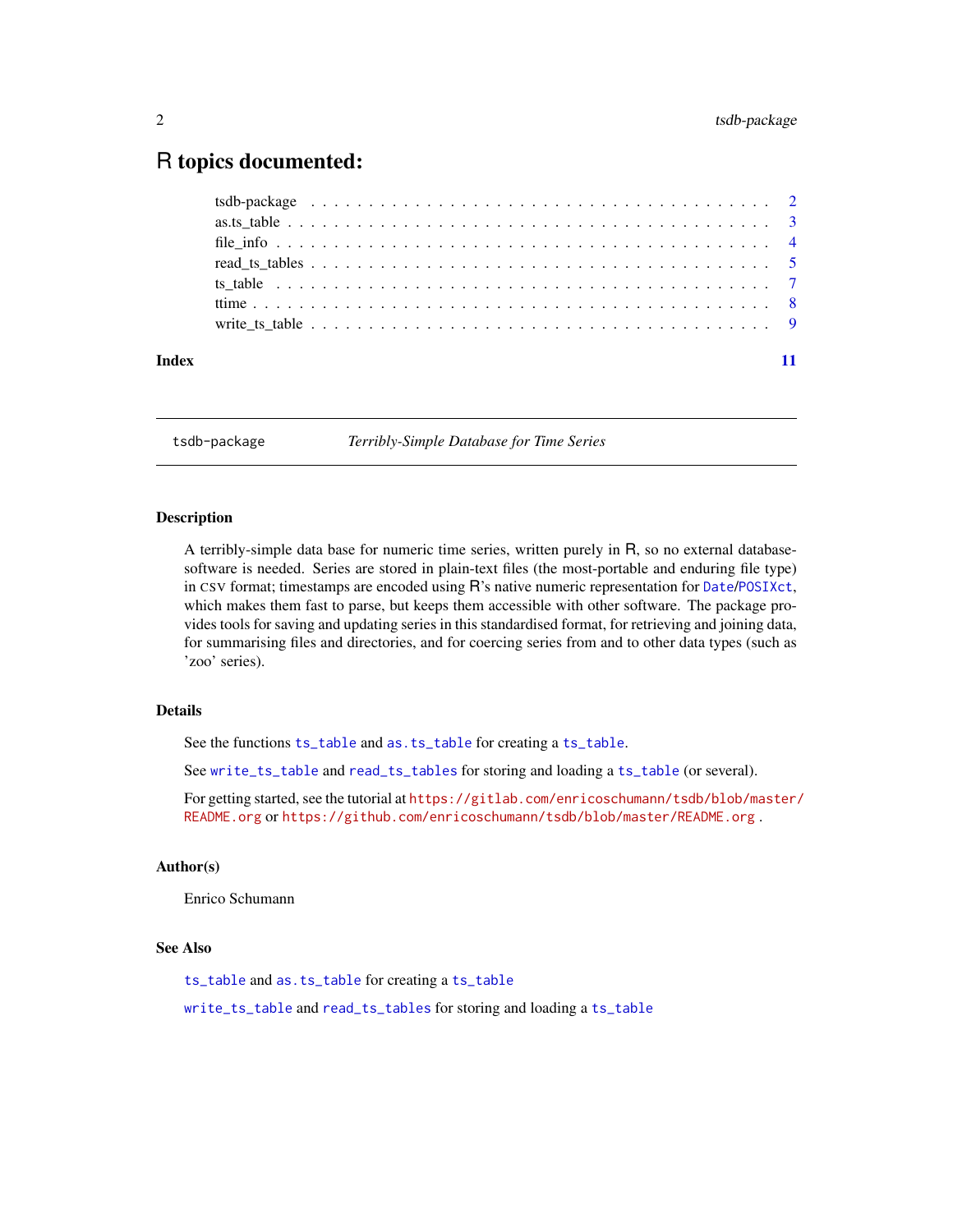<span id="page-2-1"></span><span id="page-2-0"></span>

Coerce objects to ts\_table

#### Usage

```
as.ts_table(x, ...)## S3 method for class 'zoo'
as.ts_table(x, columns, ...)
```
#### Arguments

| X       | object to be coerced to ts table        |
|---------|-----------------------------------------|
| columns | character                               |
| .       | arguments to be passed to other methods |

#### Details

A generic function for coercing objects to class [ts\\_table](#page-6-1).

#### Value

a [ts\\_table](#page-6-1)

#### Author(s)

Enrico Schumann

#### See Also

[read\\_ts\\_tables](#page-4-1)

```
library("zoo")
as.ts_table(zoo(1:5, Sys.Date()-5:1), ## note that the "columns"
           columns = "value") ## must be specified
```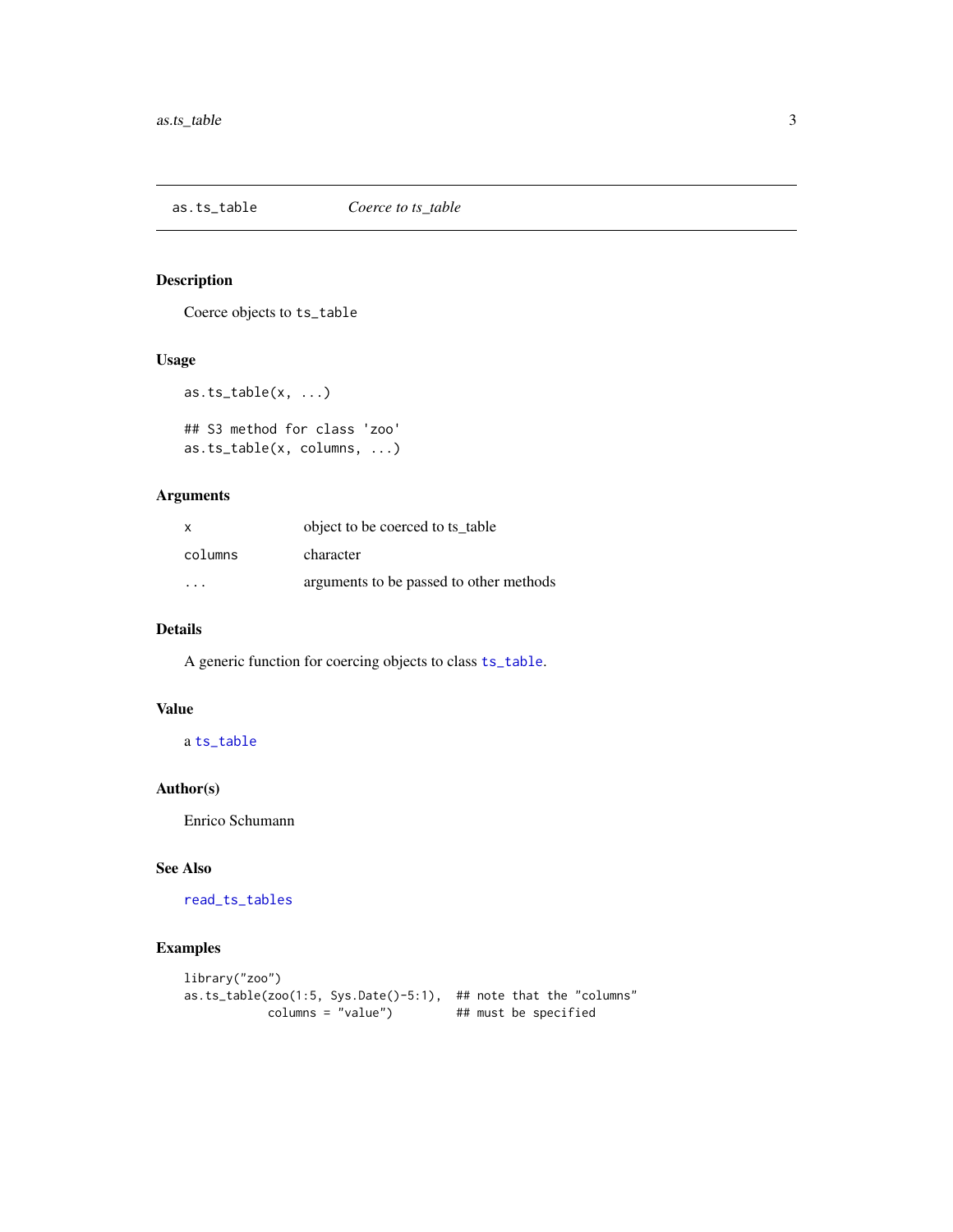<span id="page-3-0"></span>

Provides information about data stored in file: columns, number of observations, range of timestamps.

#### Usage

file\_info(dir, file)

#### Arguments

| dir  | character |
|------|-----------|
| file | character |

#### Details

Provide information, such as number of entries, of specified files.

It is recommended that code that uses the returned information to alter or write tables, should explicitly check whether a table exists (column exists in the returned [data.frame](#page-0-0)). For instance, a value of [NA](#page-0-0) for min.timestamp would occur for a non-existing file, but also if the file could not be read for some reason.

#### Value

An object of type file\_info, which is a data.frame with information such as whether a file exists, minimum and maximum timestamp, and more.

#### Author(s)

Enrico Schumann

#### See Also

#### [ts\\_table](#page-6-1)

```
ts <- ts_table(1:3, as.Date("2018-12-3") + 1:3, columns = "A")
d <- tempdir()
write_ts_table(ts, file = "temp", dir = d)
file_info(d, "temp")
```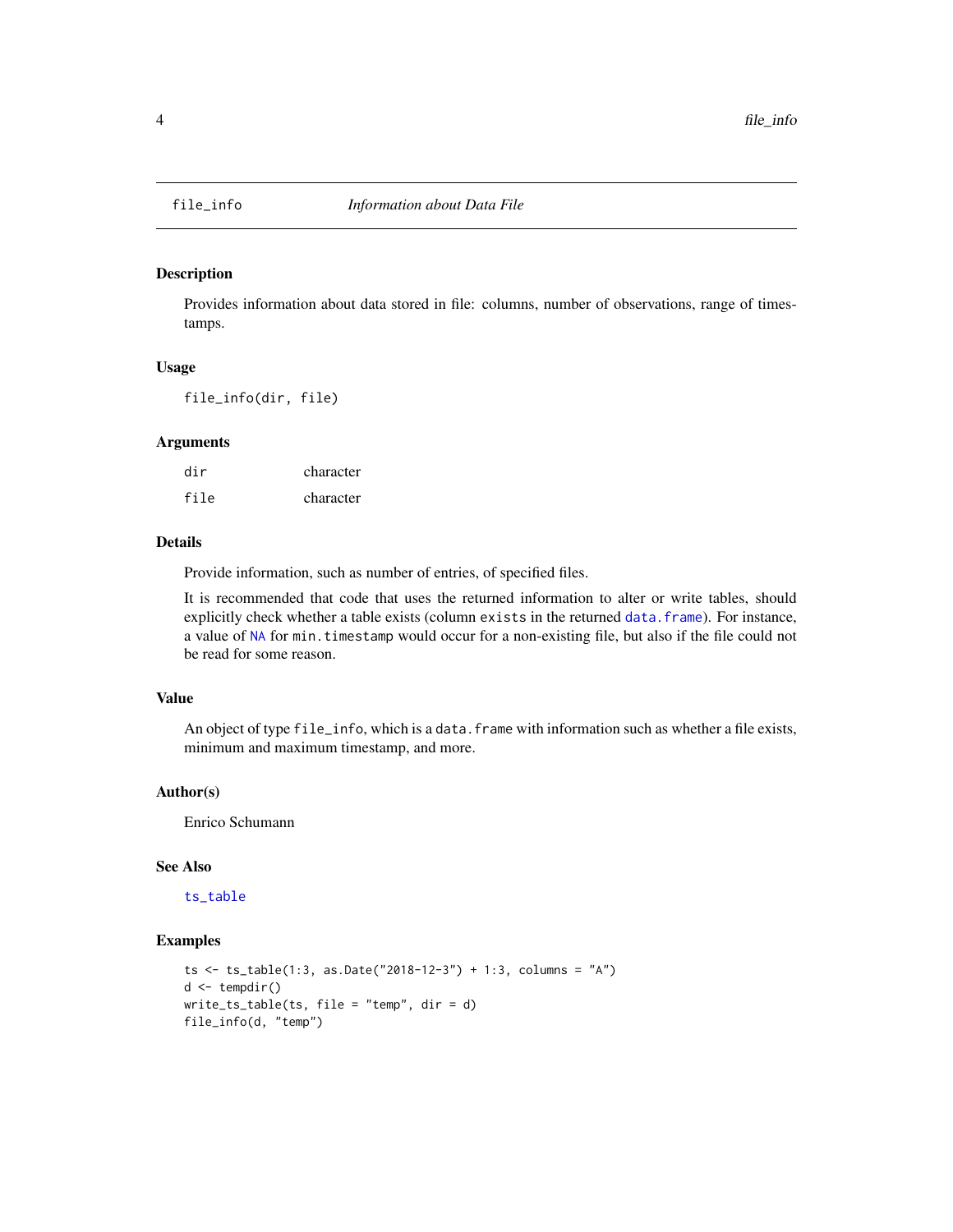<span id="page-4-1"></span><span id="page-4-0"></span>

Read time-series data from files and merge them.

#### Usage

```
read_ts_tables(file, dir, t.type = "guess",
               start, end, columns,
               return.class = NULL,
               drop.weekends = FALSE,
               column.names = "%dir%/%file%::%column%",
               backend = "csv",
               read.fn = NULL,
               frequency = "1 sec",
               timestamp)
```
#### Arguments

| file          | character                                                                                                                                                                                                                                                                                                                                                                                                                                                                                                       |
|---------------|-----------------------------------------------------------------------------------------------------------------------------------------------------------------------------------------------------------------------------------------------------------------------------------------------------------------------------------------------------------------------------------------------------------------------------------------------------------------------------------------------------------------|
| dir           | character                                                                                                                                                                                                                                                                                                                                                                                                                                                                                                       |
| t.type        | character: guess, Date or POSIXct                                                                                                                                                                                                                                                                                                                                                                                                                                                                               |
| start         | a timestamp: either of classes Date or POSIXct (possibly including timezone<br>information), or a character string. Strings are passed to as .Date/as.POSIXct.<br>Note in particular that a string of the form "YYYY-MM-DD HH:MM: SS", when<br>passed to as. POSIXct, will be interpreted as a date time in the current timezone.<br>It is best to always specify start: if start is missing, the function will use the<br>first timestamp of the first time-series it reads.                                   |
| end           | a timestamp: either of classes Date or POSIXct (possibly including timezone<br>information), or a character string. Strings are passed to as .Date/as.POSIXct.<br>Note in particular that a string of the form "YYYY-MM-DD HH:MM: SS", when<br>passed to as. POSIXct, will be interpreted as a date time in the current timezone.<br>It is best to always specify end: if end is missing, the function will use the<br>current time (which may not be appropriate: for instance, when forecasts are<br>stored). |
| columns       | character.                                                                                                                                                                                                                                                                                                                                                                                                                                                                                                      |
| return.class  | NULL (default) or character: if NULL, a list is returned. Also supported are zoo,<br>data. frame and ts table.                                                                                                                                                                                                                                                                                                                                                                                                  |
| drop.weekends | logical                                                                                                                                                                                                                                                                                                                                                                                                                                                                                                         |
| column.names  | character: a format string for column names; may contain %dir%, %file%, and<br>%column%. It is only used when return. class is data. frame or zoo.                                                                                                                                                                                                                                                                                                                                                              |
| backend       | character: currently, only 'csv' is fully supported                                                                                                                                                                                                                                                                                                                                                                                                                                                             |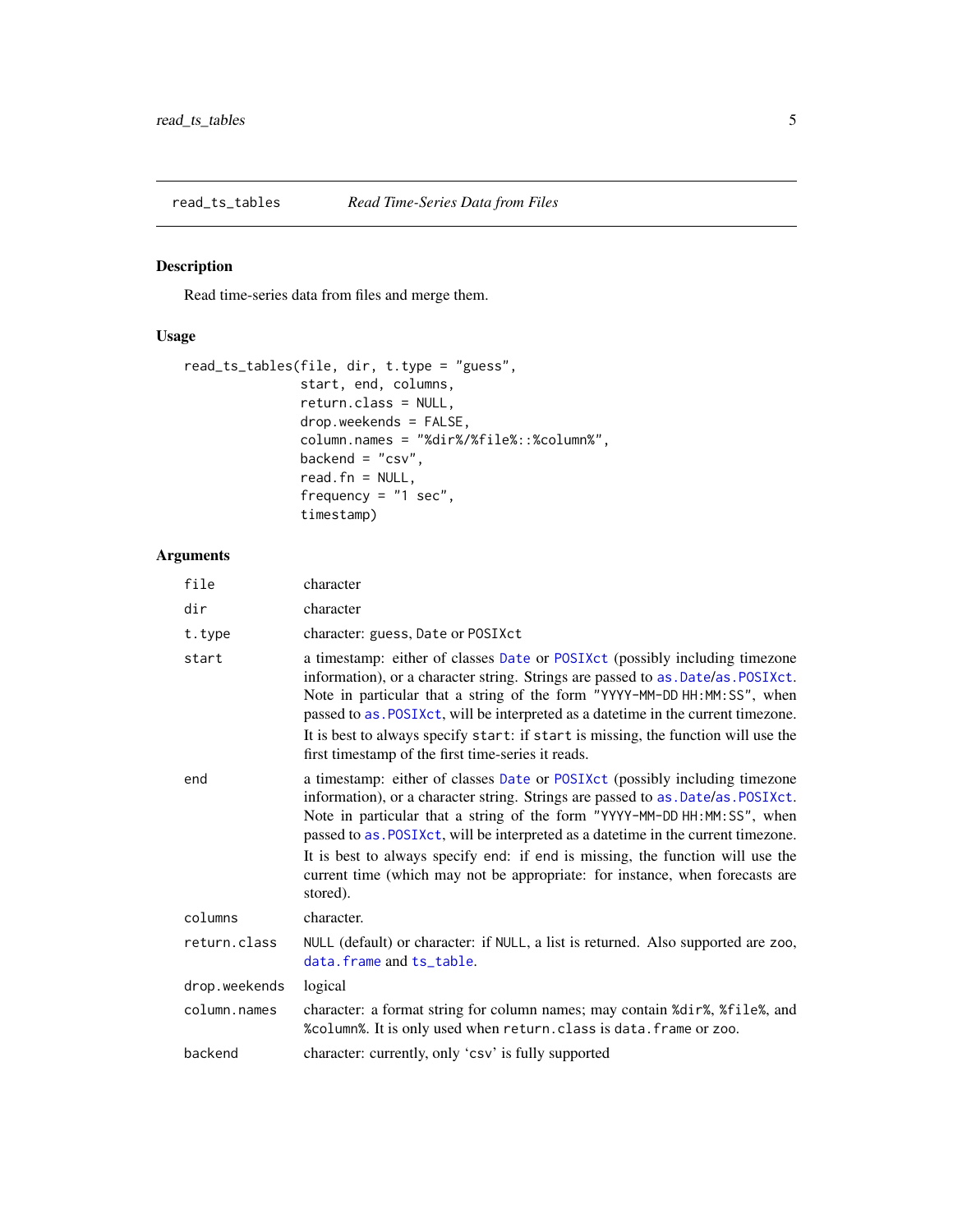<span id="page-5-0"></span>

| read.fn   | NULL or character: use 'fread' to use fread from package <b>data.table</b>                |
|-----------|-------------------------------------------------------------------------------------------|
| frequency | character: only used when t. type is POSIXct (or guessed to be POSIXct)                   |
| timestamp | a vector of timestamps: if specified, only data at the times in timestamp are<br>selected |

#### Details

Read time-series data from CSV files.

#### Value

When return.class is NULL, a list:

| data      | a numeric matrix |
|-----------|------------------|
| timestamp | Date or POSIXct  |
| columns   | character        |
| file.path | character        |

#### Author(s)

Enrico Schumann

#### See Also

[write\\_ts\\_table](#page-8-1)

```
t1 <- ts_table(1:3, as.Date("2018-12-3") + 1:3, columns = "A")
t2 <- ts_table(4:5, as.Date("2018-12-3") + 1:2, columns = "A")
d <- tempdir() ## this is just an example.
               ## Actual (valuable) data should never
               ## be stored in a tempdir!
write_ts_table(t1, dir = d, file = "t1")write_ts_table(t2, dir = d, file = "t2")
read_ts_tables(c("t1", "t2"),
              dir = d, columns = "A",
              return.class = "zoo",
              column.names = "%file%.%column%")
```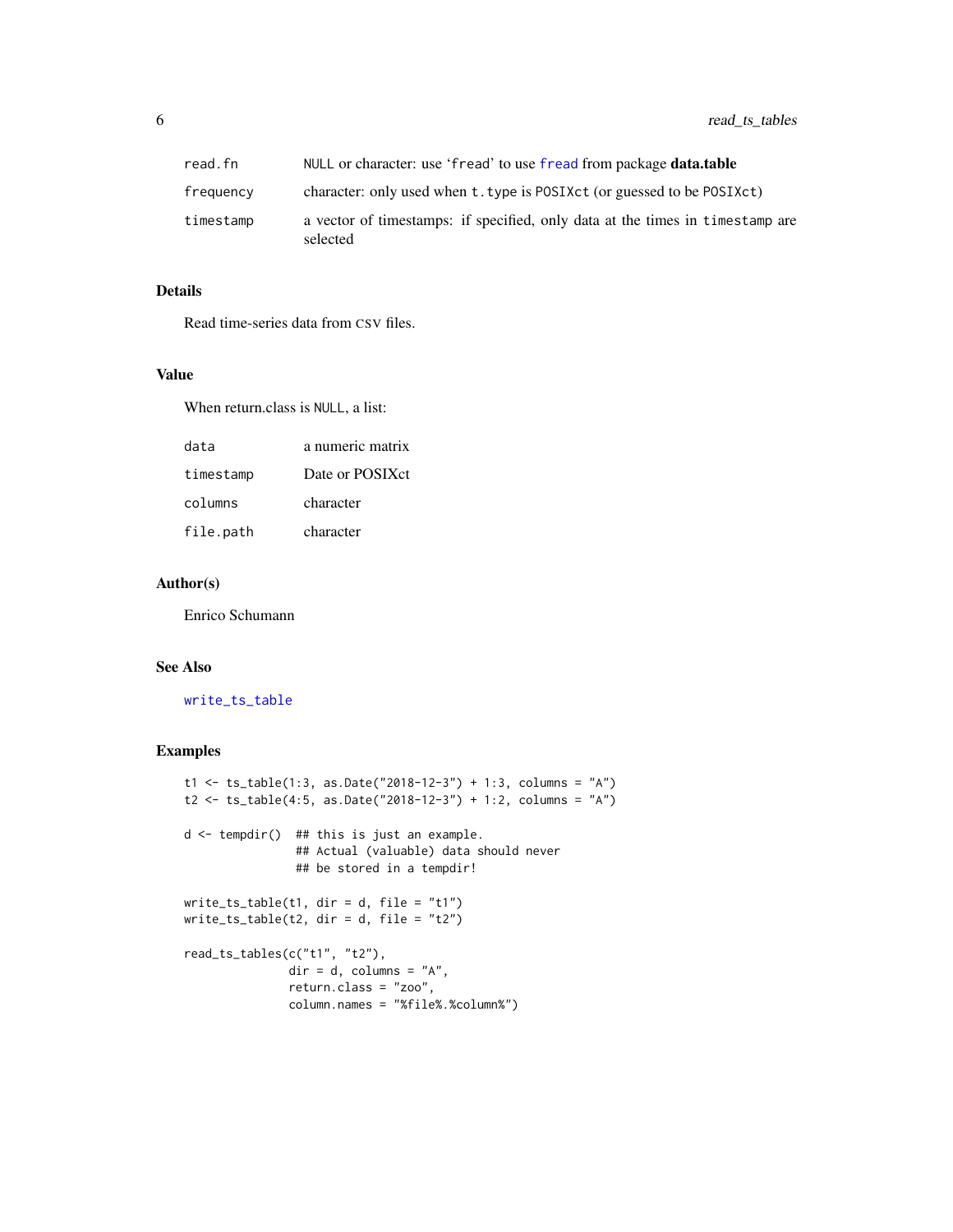<span id="page-6-1"></span><span id="page-6-0"></span>

Create a ts\_table.

#### Usage

ts\_table(data, timestamp, columns)

#### Arguments

| data      | numeric         |
|-----------|-----------------|
| timestamp | Date or POSIXct |
| columns   | column names    |

#### Details

Create a time-series table (ts\_table). A ts\_table is a numeric matrix, so there is always a dim attribute. For a ts\_table x, you get the number of observations with  $dim(x)[1L]$ .

Attached to this matrix are several attributes:

timestamp a vector: the numeric representation of the timestamp

t.type character: the class of the original timestamp, either Date or POSIXct

columns a character vector that provides the columns names

There may be other attributes as well, but these three are always present.

Timestamps must be of class [Date](#page-0-0) or [POSIXct](#page-0-0) ([POSIXlt](#page-0-0) is converted). A tzone attribute is dropped.

A ts\_table is not meant as a time-series class. For most computations (plotting, calculation of statistics, etc.), the ts\_table must first be coerced to zoo, xts, a [data.frame](#page-0-0) or a similar data structure. Methods that perform such coercions are responsible for converting the numeric timestamp vector to an actual timestamp. For this, they may use the function [ttime](#page-7-1) ('translate time').

#### Value

a ts\_table

#### Author(s)

Enrico Schumann

#### See Also

[as.ts\\_table](#page-2-1)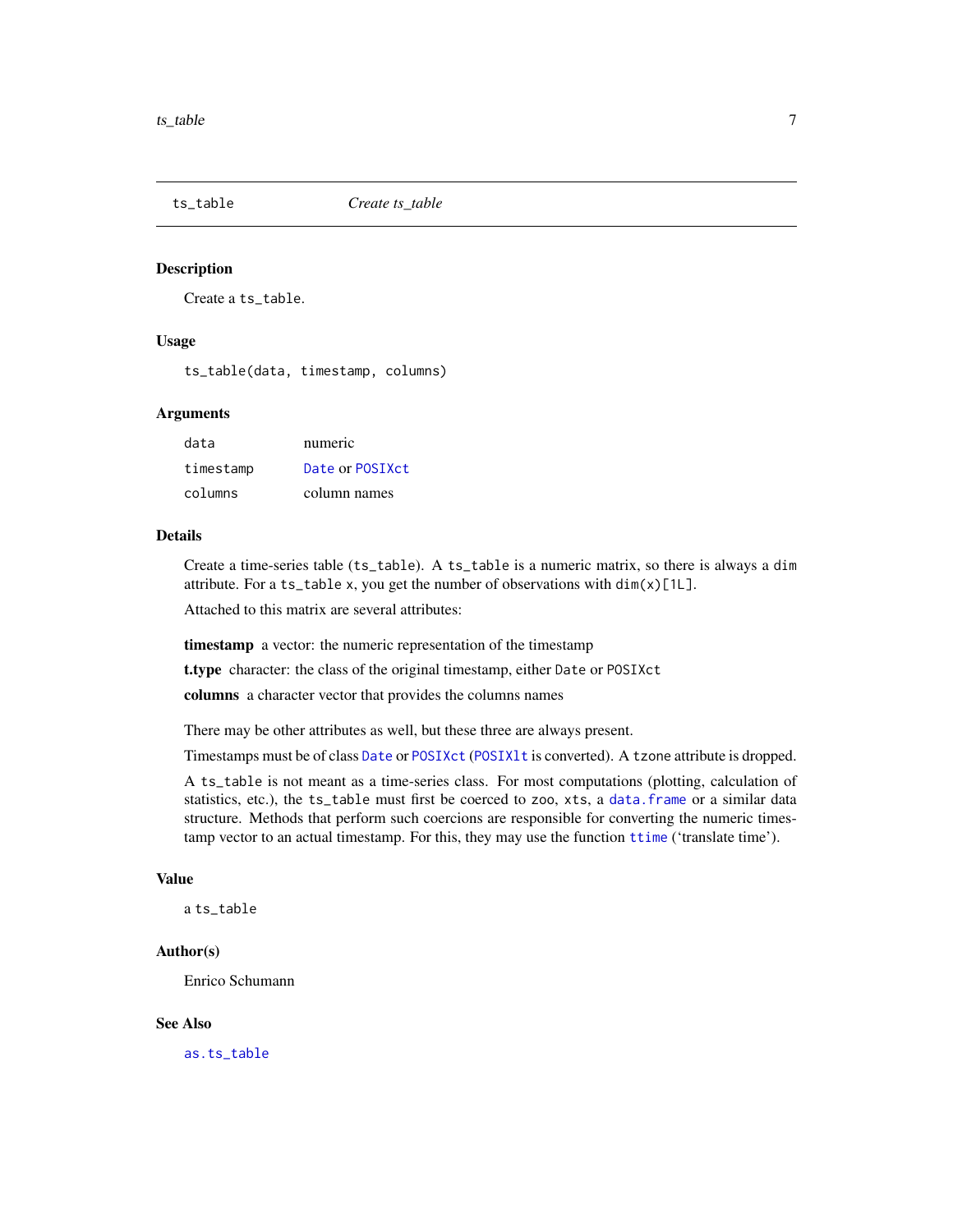#### <span id="page-7-0"></span>Examples

```
ts_table(1:5, Sys.Date() - 5:1, columns = "value")
```
#### <span id="page-7-1"></span>ttime *Translate Timestamps*

#### Description

Translate a vector of timestamps.

#### Usage

ttime(x, from = "datetime", to = "numeric", tz = "", strip.attr = TRUE, format = "%Y-%m-%d")

#### Arguments

| x          | numeric                                                        |
|------------|----------------------------------------------------------------|
| from       | character: datetime, numeric or character                      |
| to         | character: numeric, Date or POSIXct                            |
| tz         | character                                                      |
| strip.attr | logical: strip attributes; in particular, timezone information |
| format     | character                                                      |

#### Details

ttime ('translate time') converts timestamps between formats.

#### Author(s)

Enrico Schumann

#### See Also

#### [ts\\_table](#page-6-1)

```
ttime(Sys.Date())
ttime(17397, from = "numeric", to = "Date")
```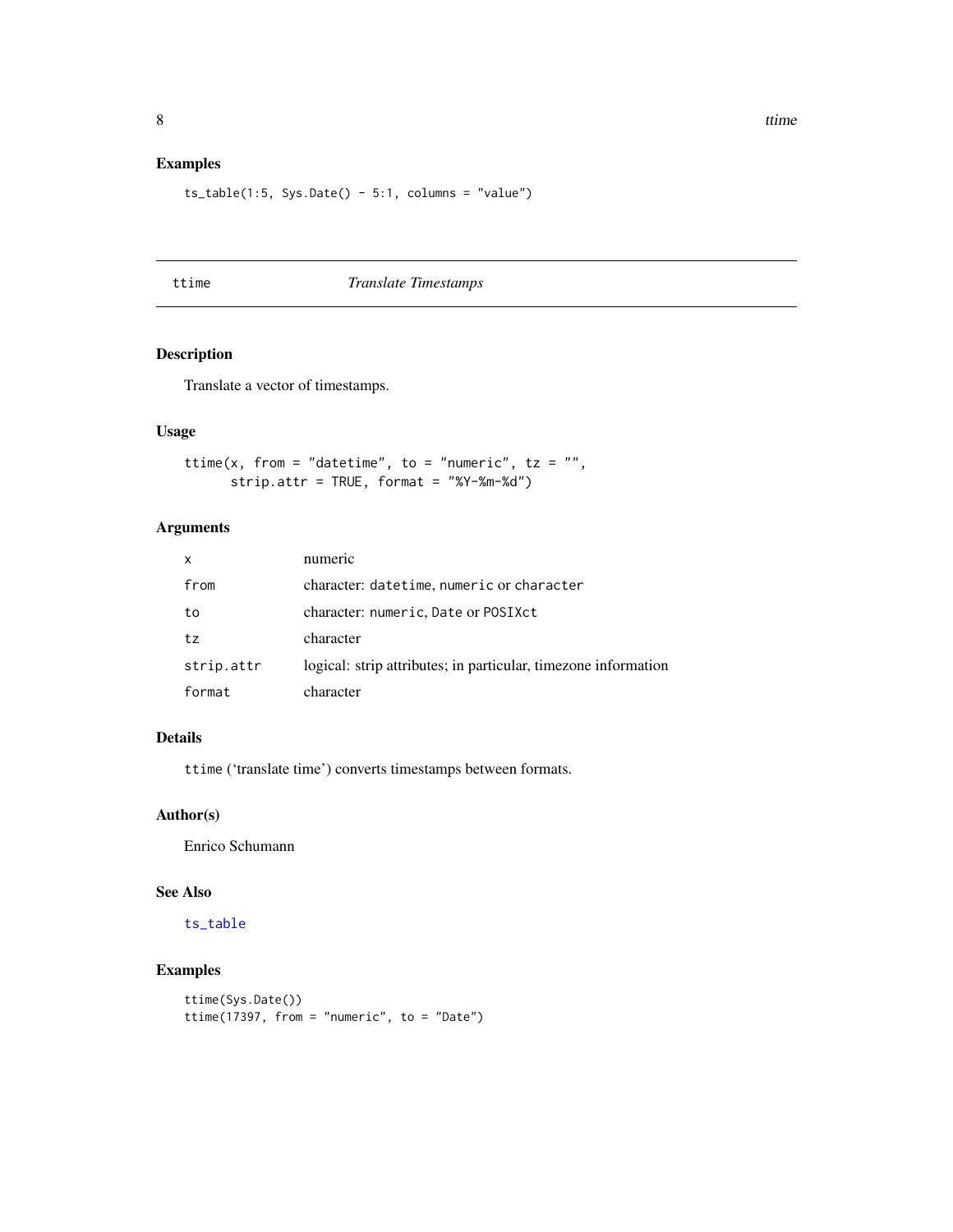<span id="page-8-1"></span><span id="page-8-0"></span>write\_ts\_table *Write Time-Series Data to File*

#### Description

Write time-series data to files.

#### Usage

```
write_ts_table(ts, dir, file, add = FALSE, overwrite = FALSE,
               replace.file = FALSE, backend = "csv")
```
#### Arguments

| ts           | a ts_table                                                                                         |
|--------------|----------------------------------------------------------------------------------------------------|
| dir          | character                                                                                          |
| file         | character                                                                                          |
| add          | logical: if TRUE, add data with timestamps that are not in a file.                                 |
| overwrite    | logical: overwrite existing file when data differs, overwrite implies add.                         |
| replace.file | logical: if TRUE, an existing file is deleted and replaced by a new file (i.e. con-<br>taining ts) |
| backend      | character: currently, csv and monetdb are supported                                                |

#### Details

The function takes a ts\_table and writes it to a file.

If the file already exists and both add and overwrite are FALSE (the default), nothing is written.

When add is TRUE, the function checks if ts contains timestamps not yet in the file and, if there are any, writes only those data.

When overwrite is TRUE, the function merges all observations in the file with those in ts and writes the result back to the file. If ts contains timestamps that were already in the file, the data in the file are overwritten. Note that no data will be removed from the file: timestamps not in ts remain unchanged in the file.

#### Value

Invisibly, the number of data rows written to a file.

#### Author(s)

Enrico Schumann

#### See Also

[read\\_ts\\_tables](#page-4-1)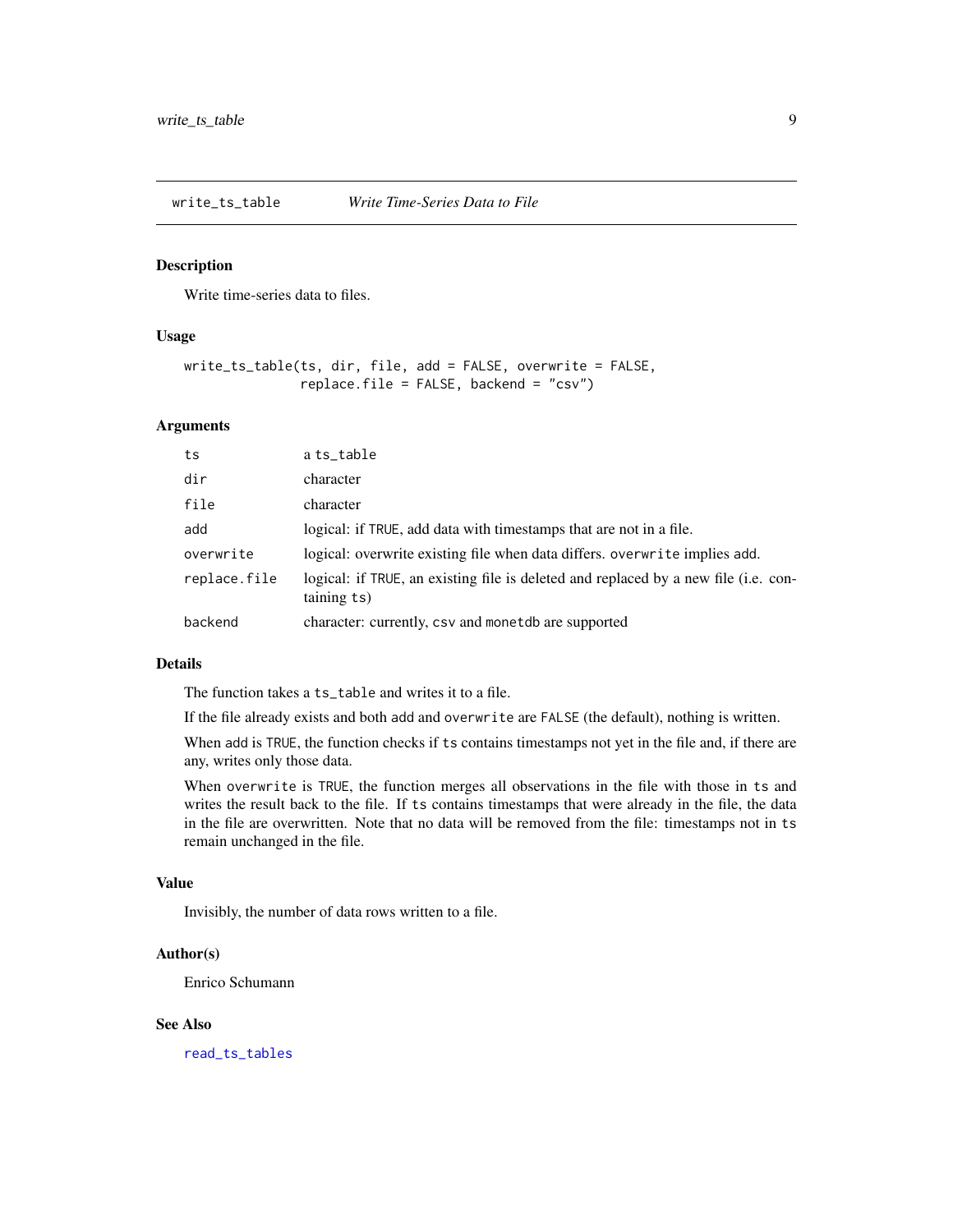```
t1 <- ts_table(1:3, as.Date("2018-12-3") + 1:3, columns = "A")
t2 <- ts_table(4:5, as.Date("2018-12-3") + 1:2, columns = "A")
d <- tempdir() ## this is just an example.
               ## Actual (valuable) data should never
                ## be stored in a tempdir!
write_ts_table(t1, dir = d, file = "t1")
write_ts_table(t2, dir = d, file = "t2")
read_ts_tables(c("t1", "t2"),
              dir = d, columns = "A",
               return.class = "zoo",
               column.names = "%file%.%column%")
```